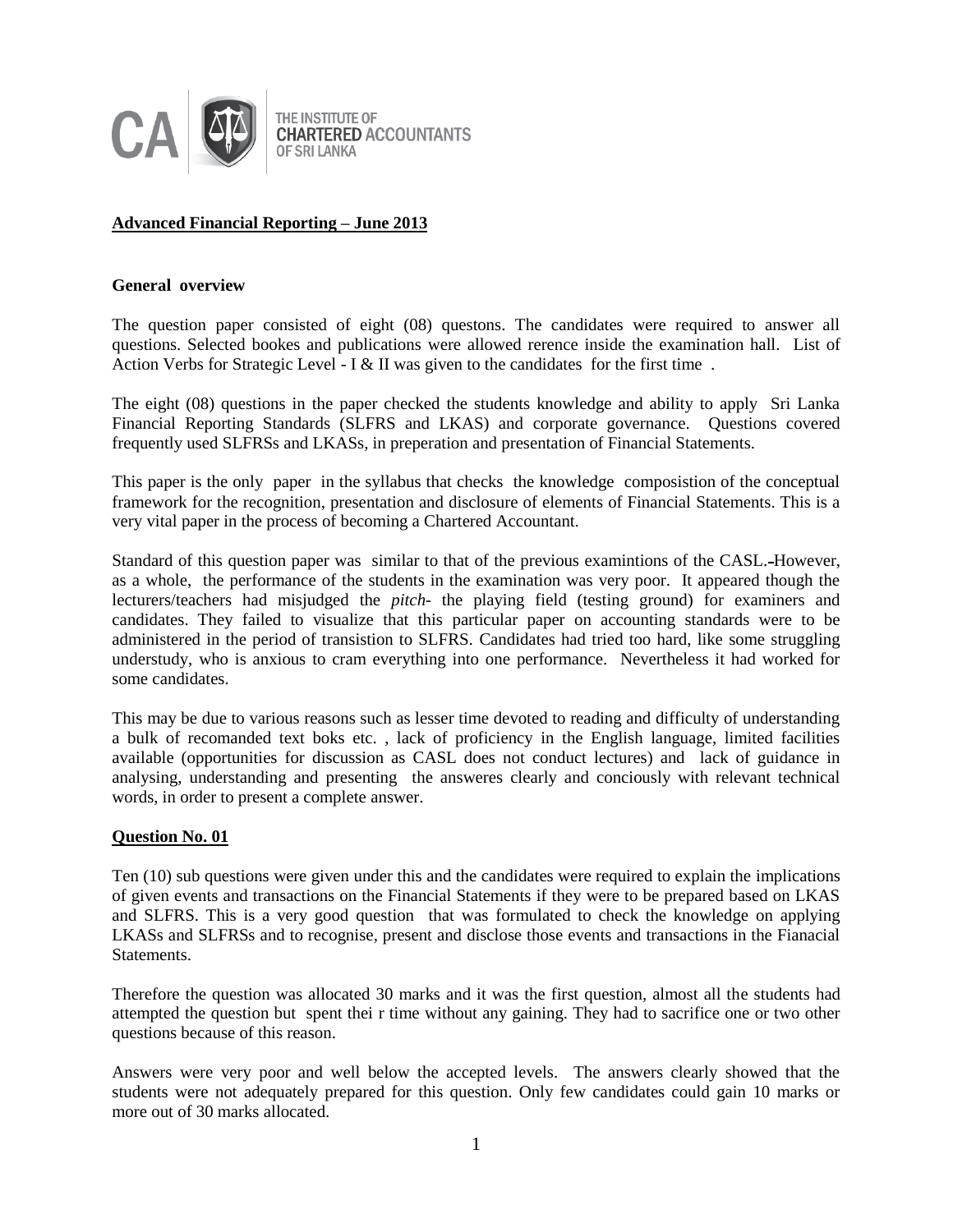Fair number of students had answered well for parts (b) and ( j), which checked the implications of Treasury Bills of Government of Sri Lanka and Borrowing costs.

# **Question No. 02**

This question has two parts, (a) and (b). Each part had been allocated 5 marks.

The question (a) was on SLFRS 2, Share- Based Payments. This part of the question has given a practical case, only of two lines in length, with respect to an option offered by the management of a particular company to its employees.

Part I of the question has asked to state the" Grant Date" of the option. This question is a direct question and expected mere writing of a date, which is given in the case itself. Most of the students had given the correct answer.

Part II of the question had asked the students to explain with reasons when theCompany should start accruing employee benefit. The expected answer has two parts, exact time and reasons . Only few could give the answer to "when" and the correct explanation had not been given by almost all.

Part (b) of the question had two parts, I and II, which was based on a practical case of three lines of text. Fair number of students attempted this part of the question successfully and obtained reasonable marks.

# **Question No. 03**

This question has two parts, (a) and (b). Each part had been allocated 5 marks. It was based on the SLFRS 24 - Related Party disclosures.

Part (a) required candidates to advice the management the disclosure requirements on the relationship between parent and subsidiaries. Fair number of students had attempted to this part of the question and could earn some marks. However if the students referred to the Standard more carefully full markes allocated could have been obtaind by producing a rich answer. The students need to be familiar with relevent Standards in order to select the correct sections for reference in an Open Book Examination. Part (b) was on a housing benefit provided to a key management person. The case given in relation to this part of the question included details of the property given to its employee with the value of property 40 years ago, depreciation policy adoppted, the current market value of the property and its current market rental per month.

Most of the candidates had misunderstood and considered this part of the question as requiring the entries for presentation of Property, Plant and Equipment under the revaluation model, instead as a disclosure of housing benefit provided to a key management person. Few had given the correct answers and earned marks.

# **Question No. 04**

This question has four parts,  $(a),(b), (c)$  and  $(d)$ . Total marks allocated was 10. This question was based on SLFRS 23 – Borrowing Costs.

Almost all the candidates had attempted this question but only few were able to earn reasonable marks. Those who were familiar with the relevant Standard had understood the question and could earn reasonable marks for this question. But that cannot be considered as a level of satisfactory marks for a question on a very familiar and repetedly tested Standard.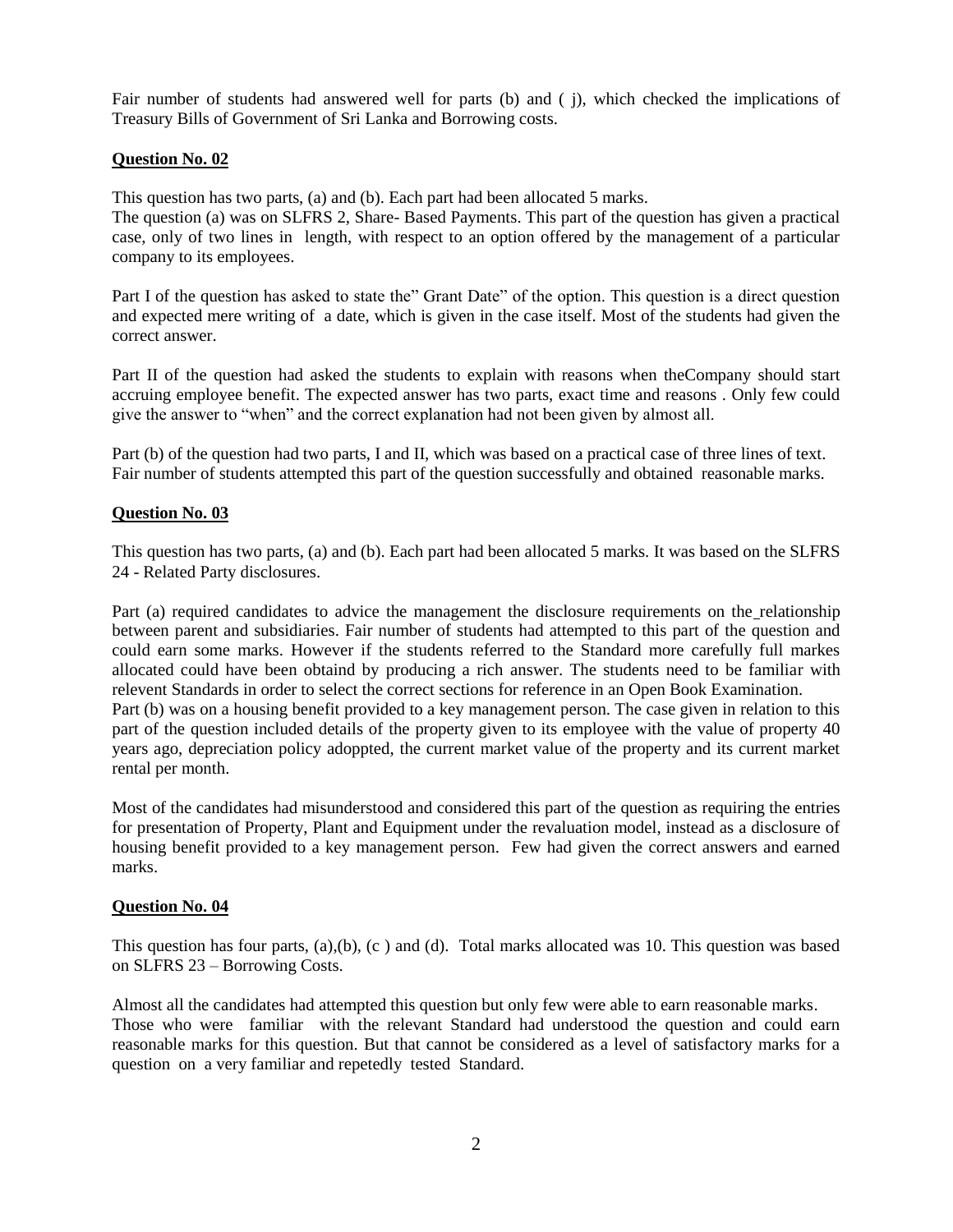# **Question No. 05**

This was a direct question on SLFRS 36 – Impairment of Assets. A single paragraph described the prevailing conditions affecting the business and candidates were equired (a) to prepare a "suitable paper" that describes indicators of impairement and (b) to explain the hieararchy to follow in determining the impairement value.

Most of the students could not understand the format of the answer expected by the examiner. The examiner expected to check the students awareness on External and Internal indicators and their ability to relate them to a practical situation given in the case.

Few students could earn the full marks presenting the answer on two column table, one for indicators and the other for the related items in the case. Some seemed to know the answer correctly but failed to present in a logical format. Reasonable marks were awarded for those answers. Most candidates had written essay type long answers wasting their limited time without any gain.

Stdents need to plan the answer and use the correct format when answering questions.

The answer to the second part of the question could have been extracted from the Standard directly but only few seemed familiar with the Standard and extracted the answer from it. They could earn the full marks. Students who were not familiar with the relavent paragraphs in theStandard failed to do so and as a result they lost marks.

Students need to familiar with Standards in order to get the maximum benefit of an Open Book examination.

# **Question No. 06**

This question was framed on LKAS 28.

Section (a) of the question has tested the knowledge of students on determining whether a particular company is an associate company of another. A three lined case had been given to explain the senario. Fairly a good number of students had atempted the question but few could earn full marks. Since the student were not conversant with the relavent sections of the Standard, they were unable to give the exact answer and hence lost marks.

Section (b) expected an explanation about equity method of accounting for investments in associates. Fairly a good number had attempted this part of the question but few had written a correct and a meaningful answer. Still others knew the answer but could not present it meaningfully. This may be due to the less experience in presenting answers in English. Students should enhance their skill on writing good English.

# **Question No. 07**

Part (a) of the question tested SLFRS for SMEs. Fair number of students had attempted this question well. However the students failed to score for this question and earn a reasonable marks. The answer expected by the examiner is not a lenthy one but short and precise. However students had written lengthy and irrelavant answers. Lengthy answers consume more time, damage the presiceness and highlight laguage difiencies.Therefore it is very importat to write short precise answers, to eran full marks, consuming only the allocated time for the question. In order to build up this skill students need to write answers to past papers and compare their own answers with examiner's answers.

Part (b) of the question was on SLFR 8 – Operating Segments. Fairly a good number of students had attempted this question and almost all of them earned reasonable marks.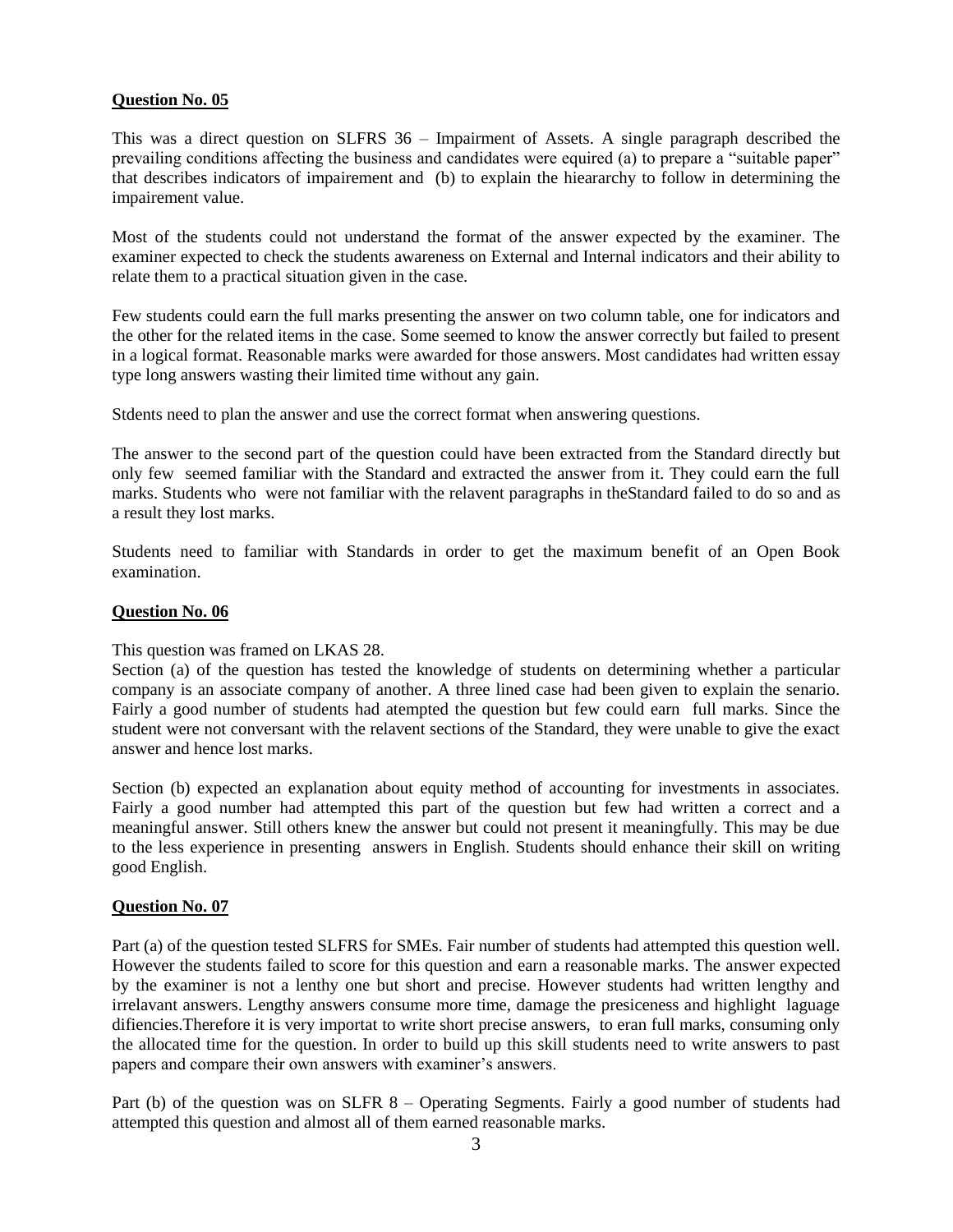#### **Question No. 08**

Some of the requirements of Code of Best Practice on Corporate Governance was tested in part (a) for this question. This was a direct question that had been tested in recent examinations also. Almost all the students had earned reasonable marks for this question.'

Two marks (02) were allocated to the part (b) of the question. Except for few, others could not get marks for this part. The question itself is some what tricky but the same scenario has been explained in the Studty Text.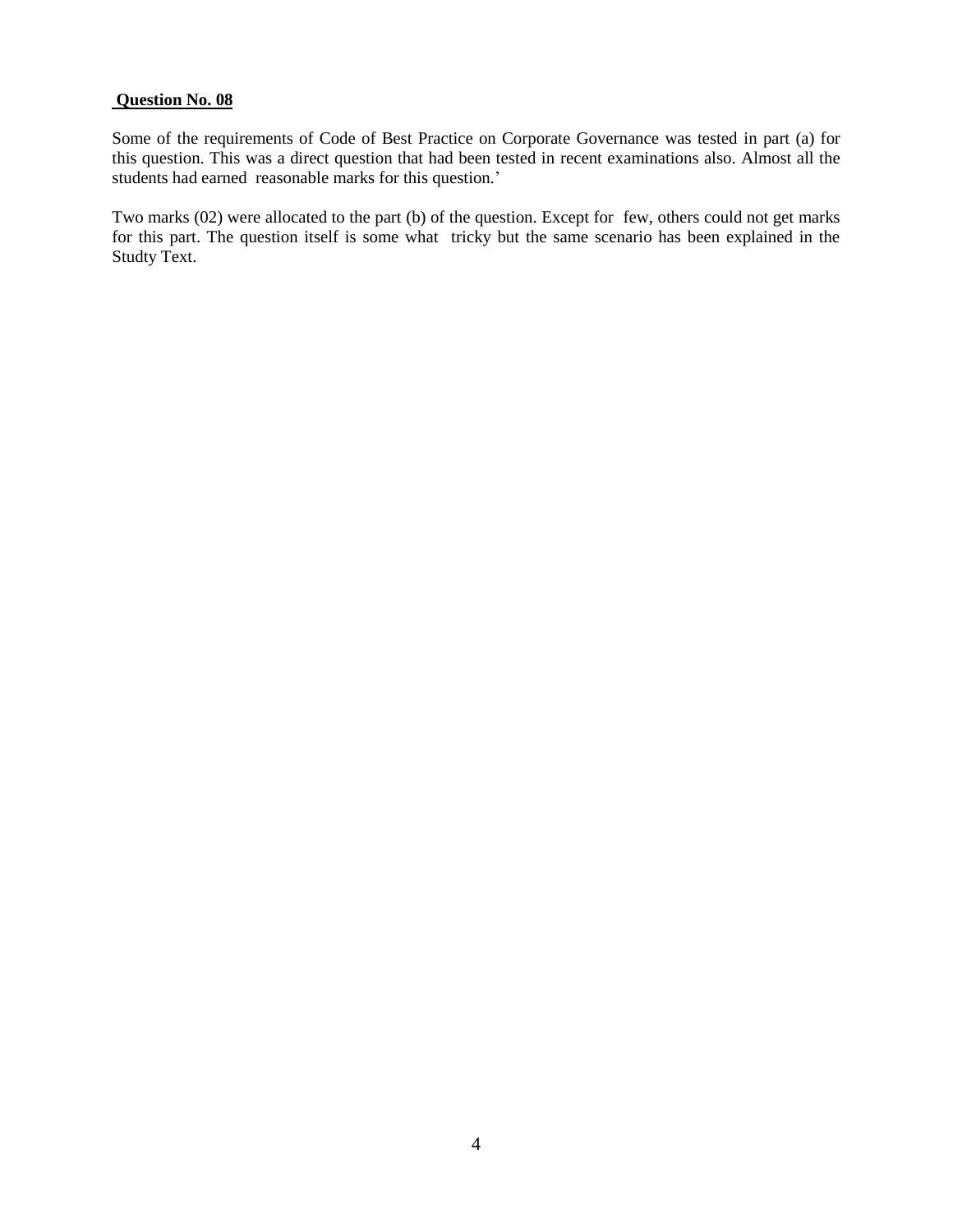

# **Business Strategy and Knowledge Management – June 2013**

# **Question No. 01**

Part (a)

- 1. It is straightaway from the study materials.
- 2. There are some candidates who obtained allocated marks fully for the part (a)
- 3. There are lot of unrelated matters discussed by the candidates by wasting allocated time without gaining single mark.
- 4. Some of the matters are listed below;
	- Listed the facts given in the question itself.
		- Sound cash flow of the "Dunhill Tasna".
		- Continuous surveys carried out focusing the satisfied employees at work.
		- Continuous improvements towards process and cost efficiency.
		- Constant continuous produce improvements and innovation.
		- Consider the product development and quality.
		- Acquiring financial sick businesses that have business potential.
	- List the "SWOT Analysis" of the "Dunhill Tasor"
	- Discussed only the 'Dunhill's business accounting approaches given in the question itself.
	- Discussed following points also.
		- Portfolio Analysis
		- Critical Successes factors (CSFs)
		- Micro and Macro Factors
		- Vision and missions of the "Dunhill Tasno"
	- Even though the examiner expects four (4) problems relating to business acquisitions of "Dunhill Tanso" only one aspects like employee dissatisfaction, cultural mismatches, union issues and matters relating to employees are discussed in detail.
	- Matters relating to profit sharing
	- Since this is a family owned company, candidates are discussed fears an loosing of control power of the company by doing the acquisitions of more and more companies.

# Part (b)

- 1. The examiner expects following 3 main points from the candidates as alternative approaches that were available to Dunhill for restructuring.
	- o Down sizing
	- o Down slopping
	- o Leveraged buyout (LBO)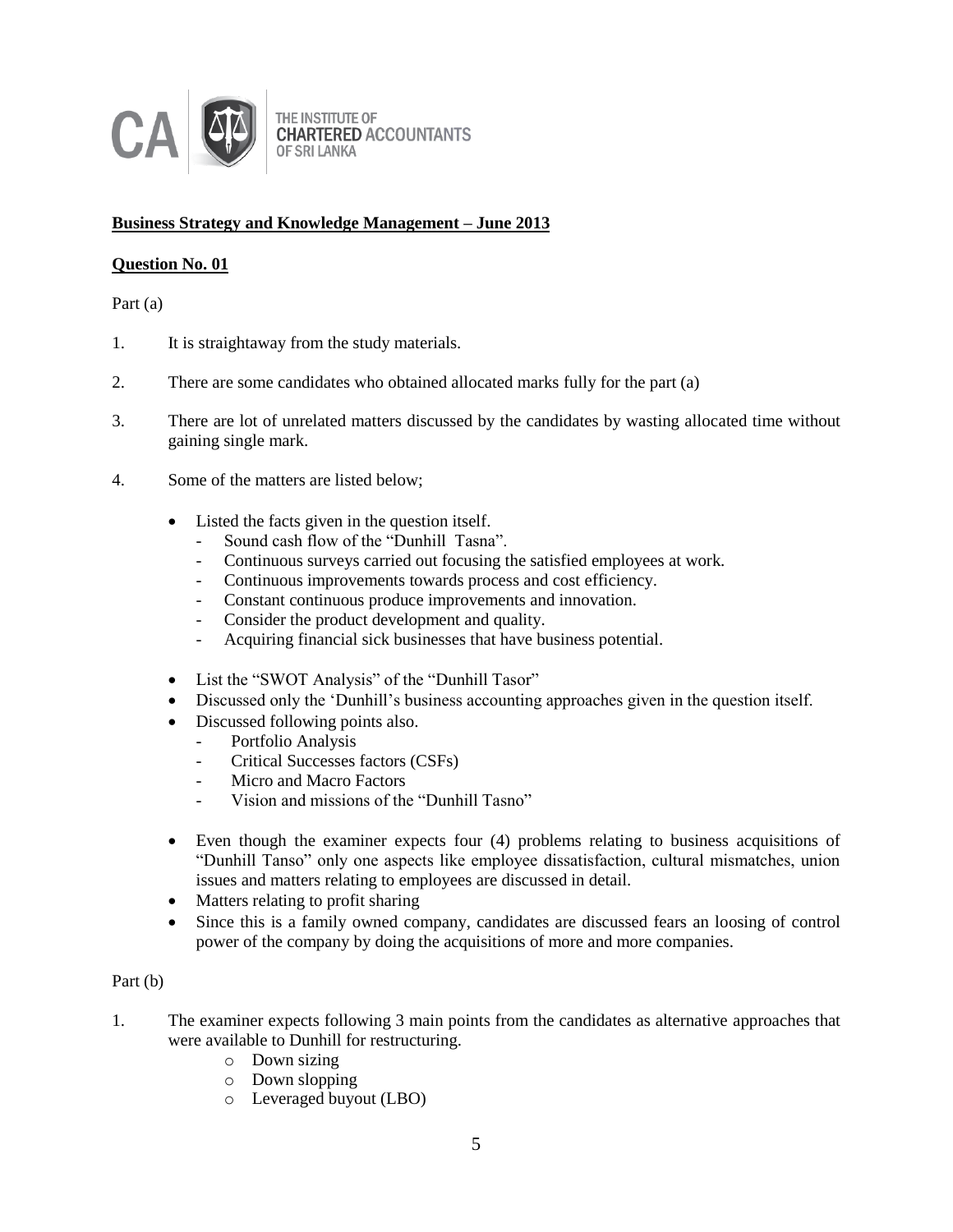And two marks is allocated for each point, since no candidates have successfully discussed above three approaches, the allocated 6 marks were not earned by all the candidates.

2. Four marks have been allocated for the short term and long term outcomes, since candidates have not identified the outcomes properly, they loosed the allocated 4 marks

By describing following irrelevant points, candidates wasted their time and not earned single mark for the same.

- For a 12 marks question candidates have discussed only one point such as down sising (only the 'word') and discussed in detail diversification and integration including related diversification, unrelated diversification, vertical integration (backward and forward) and horizontal integration.
- Discussed in detail, should not centralized the power with CEO and director finance, appoint Marketing & Finance Committee, recruit a consultant for restructuring program established an internal investment and Audit Committee.
- Increased the export business from 15%
- Concern the cost reduction and cost control.
- Drawn organization structures with department and list the outcome.
	- E.g. Corporate Parenting Analysis. Hybrid structure "M" structure Matrix structure Simple structure Functional organizational structure Proposed organizational structure.
- Discussed Business Process Re-engineering (BPR) and Enterprises Resources Planning (ERP)
- BCG matrix discussed in detail and drawn.
- Decentralised approaches drawn a diagram and discussed.
- Discussed in detail current structure, current strategy and current system.
- Invest in latest technology.
- Learn the current business process by appointing a director finance.
- Discussed delegate approach, team approach.
- Obtained tax benefits.
- Stability strategy.
- Product development, market development, corporate penetration strategy, portfolio analysis identify critical success factors (CSF) in each Strategic Business Units (SBUs)

# **Question No. 02**

- 1. Part (a) of the question was not attempted properly all most all candidates.
- 2. The answer relevant to the part (c) was written under part (a). Therefore the candidates loose the marks for the both parts.
- 3. Some candidates written the part (c) answer discussed in detail under part (a) and when answering for the part (c) just drawn a diagram only.
- 4. Comparison of product quality and different country styles of Toyota and Sony products.
- 5. Some of the irrelevant answers are listed below;
	- $\bullet$  Multi domestic strategy  $\&$  globalization strategy.
	- Lowering the international barriers.
	- Enter into the agreement with foreign countries.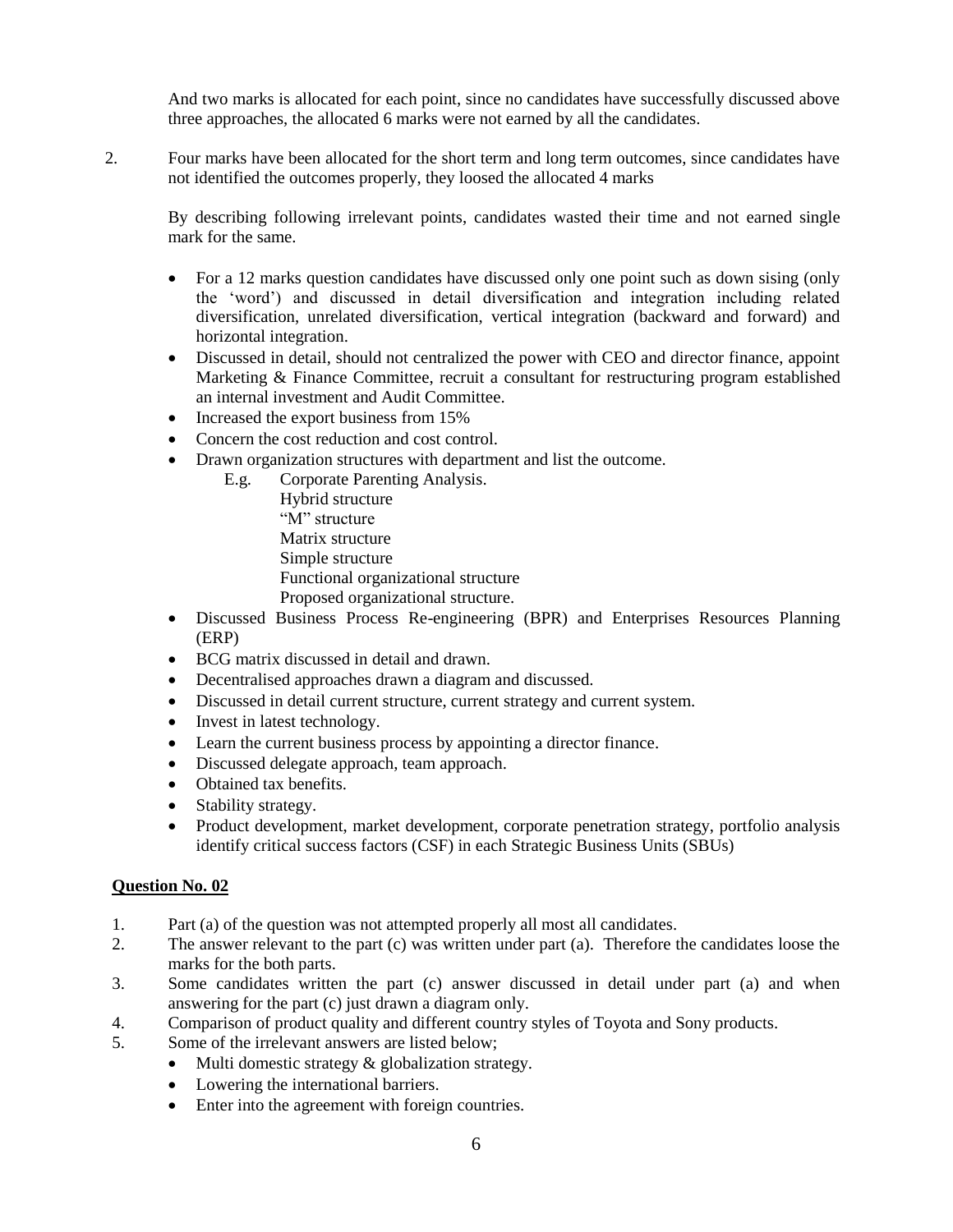Multi national company, franchises, e-commerce, licencee, direct export strategy, international strategy, exporting, joint venture, direct investment, foreign direct investment, portfolio investment.

# **Question No. 03**

- 1. Most of the candidates have not understood the parts (a), (b)  $\&$  (c)
- 2. Some of the irrelevant answers written by the candidates under the part (a) are given below;
	- Discussed the organization structure such as Hybrid, simple "m" matrix, professional bureaucratic, professional, division form, some of the structures are drawn and explained.
	- Organization mission, goals, objective, top management physiology, social responsibility.
	- Economic factors, interest rate, inflation government monitoring policy, fiscal policy.
	- Socio cultural, environmental factors, culture, age.
- 3. As expected in suggestion answer, candidates could not attended part (a) of the question.
- 4. Although the positive and negative impact for the motivation of the employees are discussed but the candidates did not highlighted the steps to build up motivation which is expected by the examiner.
- 5. Candidates who presented steps to create motivation have discussed only financial rewards and they did not discussed non-financial steps.
- 6. Instead guide lines for incentive system for successful strategy execution most of candidates stated how to compensate top management, managers of different departments.
- 7. Candidates were written only to achieve growth of company 20%
- 8. Discussed about ROI.

# **Question No. 04**

- (a) Majority of candidates given IT systems without considering case study. Most of them did not given reasons for it. Most of candidates given types of information systems. Some of candidates given some applications as IT system, e.g. intranet  $\&$  extranet which are completely out of the answer. But some of candidates identified very correct answers in this point.
- (b) Majority of candidates well understood this part given components of knowledge based system (KOS) as per the study pack definition. Only few of candidates diagram related to the KBS. Most of candidates obtained  $4 - 5$  marks out of 8 marks. Most of them did not given potential users correctly.
- (c) Answers in part (c) are not in expected level. Most of candidates may not understood this part.
- (d) Due to misunderstanding about part (c) which is related to part (d), most of answers given are wrong. They did not understand the advantages of a specialized KBS.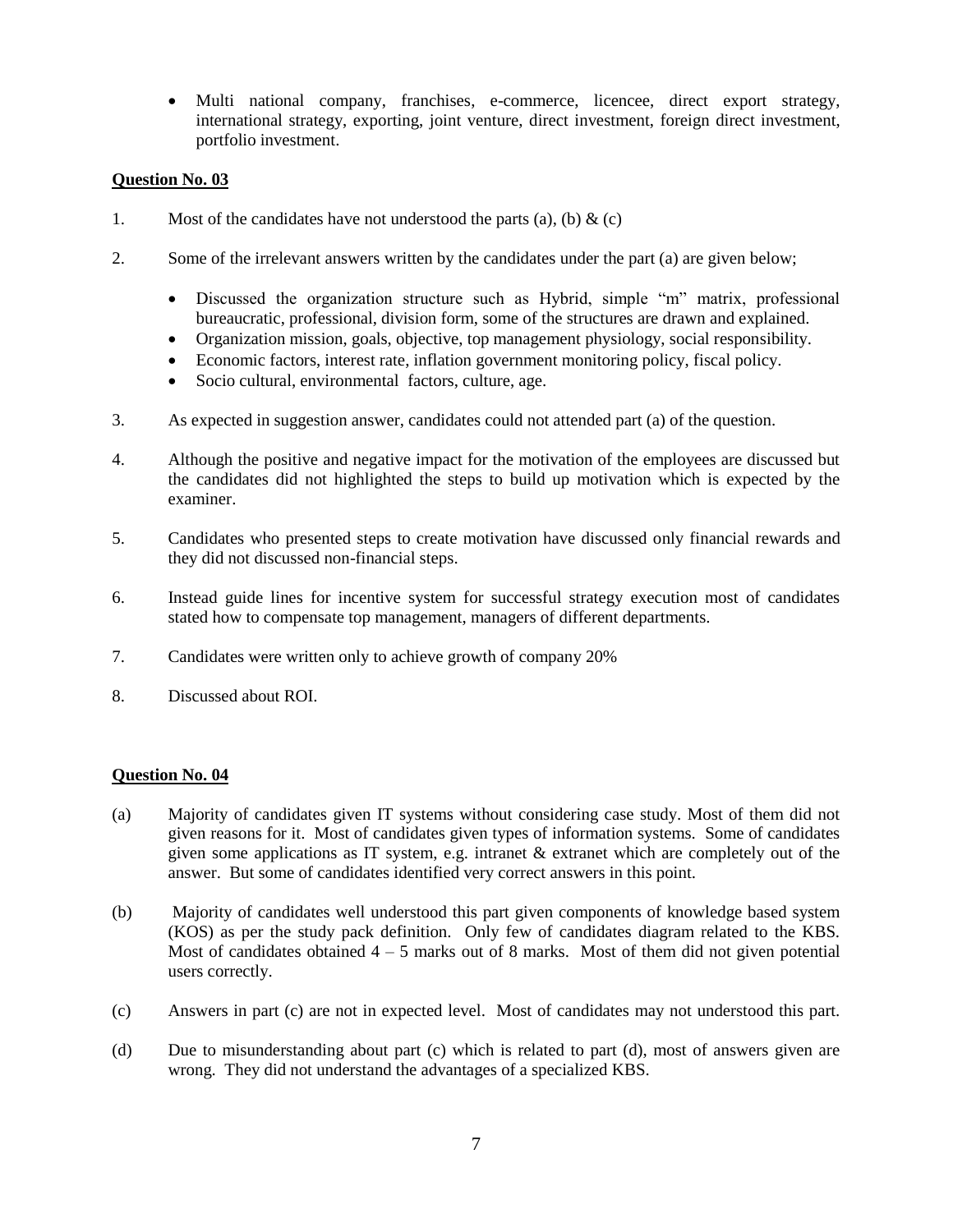# **Question No. 05**

- (a) Majority of the candidates have understood this part well. It shows that their knowledge on "Expert System" is good.. Most of them given correct diagram. But explanation for "how ES can be used" is not given properly.
- (b) Only few candidates given correct answers. Most of them has not understood correctly.

#### **Question No. 06**

- (a) Majority of candidates given correct answers for this question. Some of them given their answers with diagram. .
- (b) Most of candidates very clearly given phases of knowledge, discovery process. Only few candidates given phases of academic model and / or CRISP model. Most of candidates obtained more than 10 marks out of 15.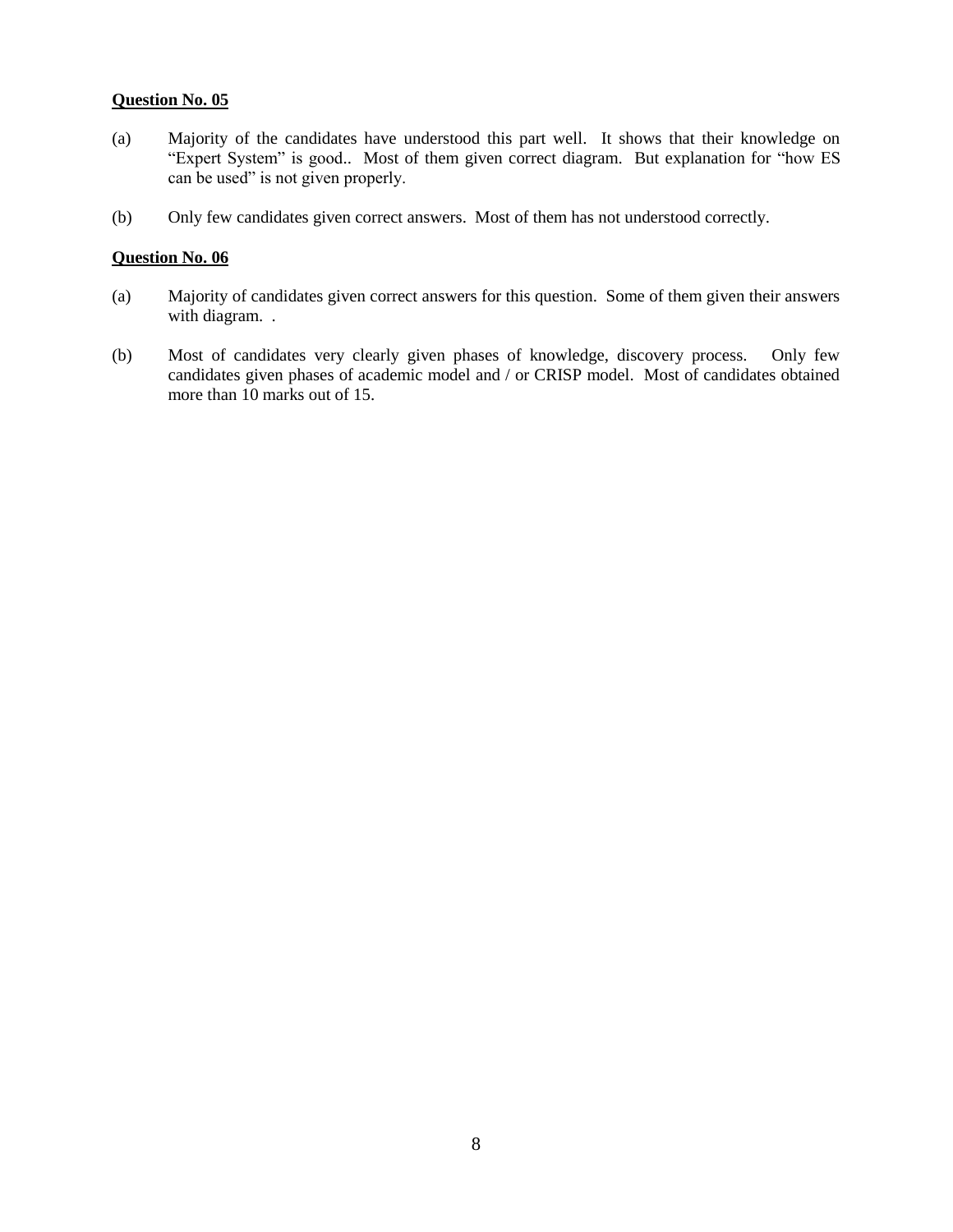

# **Advanced Audit and Assurance – June 2013**

#### **Question No. 01**

Almost all the candidates have attempted this questions and about 40% of them have answered fairly well and obtained 50% or more marks out of 32 marks. Those who have understood the question properly have produced good answers and obtained high marks for part (a) to (f). It is evident that they have sound knowledge on the subject matters tested.

Majority of the candidates who have attempted obtained only 30% to 40% of the total marks allotted.

One of the common deficiency noted with the answers was that many candidates have provided long descriptive answers some of which are either irrelevant or not required resulting in apparent running short of time in answering the other questions fully. Most of them displayed their lack of knowledge on first time adoption SLFRF and transition to SLFRS. Thus, the quality of the answers produced by about 60% of the candidates were not upto expected level.

#### **Part (a) & (b)**

A good number of candidates were able to identify and explain the significant matters pertaining to the reconciliation of assets and liabilities as at the date of the balance sheet but they failed to state the specific audit focus for each of the matters identified. This has resulted in earning low marks for part (b).

Some have identified the significant matters correctly and audit focus without giving reasons for them to be considered important.

Following are some of the other common errors observed;

- Some have written about the first time adoption of SLFRS in general and stated that if the company does not have expertise to obtain the services of auditors' expert.
- Some candidates have erroneously identified inventory and trade receivable as significant.
- Some candidates erroneously identified other non-current assets available for sales under SLFR 5 instead of identifying as investment under LKAS 39.
- Some others have identified cut off issues, inventory count observation, remittance of 1 million US Dollars and payroll function as significant matters.
- Some candidates have written about classification of financial assets under LKAS 39 in general and did not refer to the investments valuation in the question.
- Many candidates do not know how to carry out cut off procedures systematically. They merely state to check the invoices, GRNS, purchases sales at the year end.
- Large proportion of candidates have not planned their answers but merely written whatever comes to their mind without any sequence.
- Many candidates have given audit procedures in relation to inventory count observation without referring to third party storages. This clearly indicates that they have not read the question properly and understood what the examiner expects.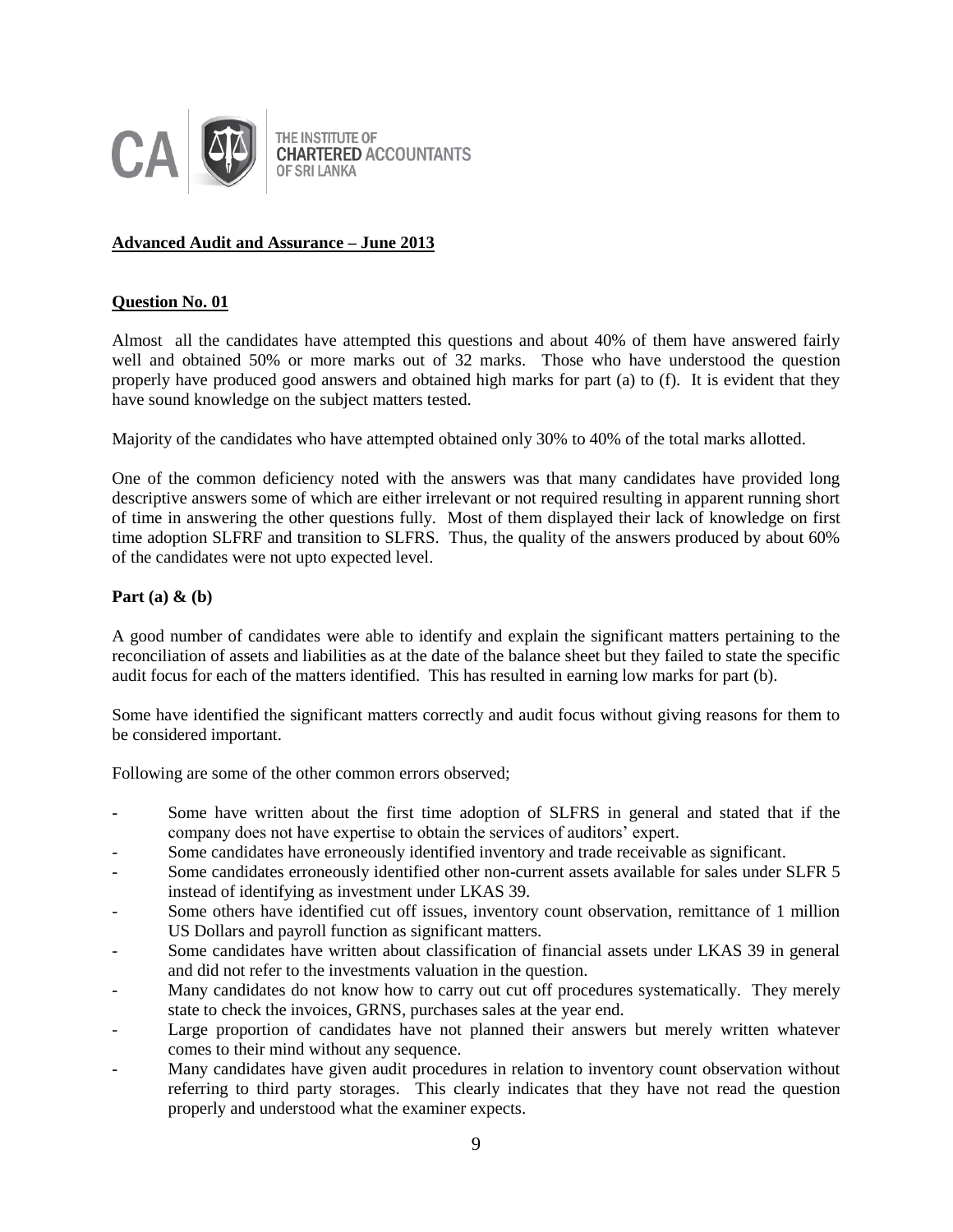As regards remitting USD 1 million the examiner has expected to test knowledge on consideration of laws and regulations in an audit (SLAuS 250) with reference to evaluation of possible effect on financial statements due to a non-compliance with any law or regulation.

However many candidates have not taken up this in that perspective and come up with different answers such as the following.

- Company being a BOI and is exempted from exchange control regulations.
- Covering approval can be obtained.
- Checking marketing plan and marketing agreement with foreign party.
- Obtaining management representation.

As regards part (f) dealing with the use of payroll service provider only few candidates answered this part in accordance with SLAuS 402. Using a service organization. As such most candidates failed to mention about type 1 and type 2 reports of the service auditor for the purpose of tests of controls.

# **Question No. 02**

Almost all the candidates have attempted this question and majority of them have performed generally well on part (a) (b) and (d) of the question. They were able to confidently identify the underlying principles the scenario given. However, many of them secured only 50% or less marks since they did not address the question requirements fully, i.e. discuss, conclusion or suggested further action.

Subject knowledge of the areas tested seem to be good for many though they failed to apply it to the scenarios given, e.g. Part (a) professional skepticism, fraud and management override of controls were highlighted due to CFO's assertion regarding advances given to KMP. But the issue of RPT and principles relevant such as non-availability of evidence, scope limitation, disclosure requirement etc. were omitted.

Large number of candidates failed to keep in mind the substance of the question which require them to notify the partner in charge on;

- (a) Significance of their findings.
- (b) The conclusion reached and
- (c) Professional judgment made in reaching the conclusion. When deviated from that they invariably go out of point, e.g. many failed to identify in:
	- Part (a) reliability of internal control and existence of compensating controls.
	- Part (c) unpredictability of income and unreliability of control.
	- Part (d) difference discovered through audit procedures, and internal audit findings and therefore necessity to perform other audit procedures.

Overall quality of the answers relatively poor given the fact that they failed to provide adequate number of points for the examiner to award marks. Most answers given were based on general subject matter applicable to the scenario without giving attention to the fact that they only conveying their findings to the partner in charge.

Conclusions like modifying the report for disagreement, and competence skill and qualification of internal auditor who verified the stock are all irrelevant points.

# **Question No. 03**

Most of the candidates have attempted this question. Overall performance is far from satisfactory in that about 60% of them have obtained only 6 marks or less out of 15 marks.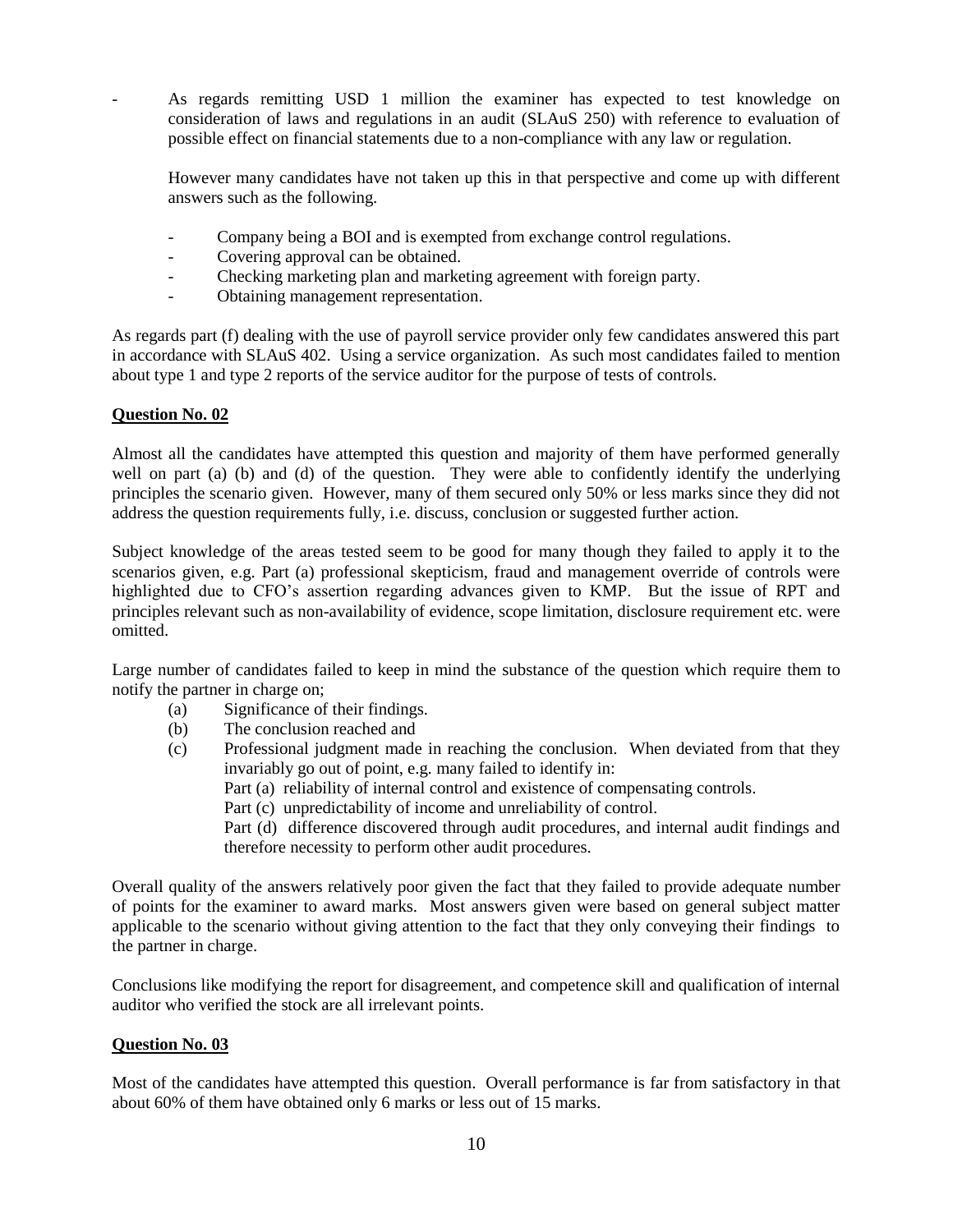High proportion of candidates do not appear to have understood what is exactly required by the question i.e. refer to the accounting standards and regulations and to provide disclosure requirements therein.

Those who have earned 5 marks or more have mentioned what is contained in LKAS 24 related party disclosures.

Very few candidates have referred to other relevant accounting standards and regulations, such as the following;

- LKAS 19 Employee benefits
- SLFRS 2 share based payments
- Companies Act No. 7 of 2007

Large number of candidates described the content of Code of Best Practice on Good Governance in detail specially remuneration committee, its composition and duties etc. which are not relevant.

Hardly any candidates know about the requirement under section 168 of the Companies Act to disclose the remuneration and other benefit of the directors in the annual report.

Fair number of candidates however, have correctly mentioned the categories of compensation benefits of KMP which are required to be presented in the notes to the financial statements under para 16 of LKAS – 24.

# **Question No. 04**

Most of the candidates who have attempted this question had generally understood the question and answered satisfactorily. However, there were many candidates who failed to mention required number of points to earn adequate marks.

Average marks earned were in the region of  $7 - 12$  marks.

Part (A)

A good number of candidates have understood the question and quite correctly envisaged that amount due from the related company is doubtful due to the situation of arrears in the related company. Subject knowledge of most of the candidates in this area were satisfactory. They know how to modify an audit report and the types of modification.

Following are some of the weaknesses observed with regard to understanding the question, quality of the answers, subject knowledge and relevance of answers to the question etc.

- Some answers were of low quality in that they said, Senon (Pvt.) Ltd directors do not like to give information to the auditor in general.
- Retention money receivable amounting to Rs. 1 million is not material and it may be recovered in the next financial year.
- Some lacked the knowledge require and expected at this level. They were painting about going concern issue of the company without knowing that having an accumulated loss itself is not a criterion for going concern issue.
- Some candidates did not plan the answers properly. In part (a) they discussed about integrity of directors in detail which relevant to part (b).
- Some did not know how should analyse the given scenario. They were confused with going concern issue and director's integrity as reasons for modified opinion.
- Some others discussed about different types of modification in general rather than relevant to the issues given in the question.
- Some candidates have simply said yes, but did not given reasons in support of the confusion.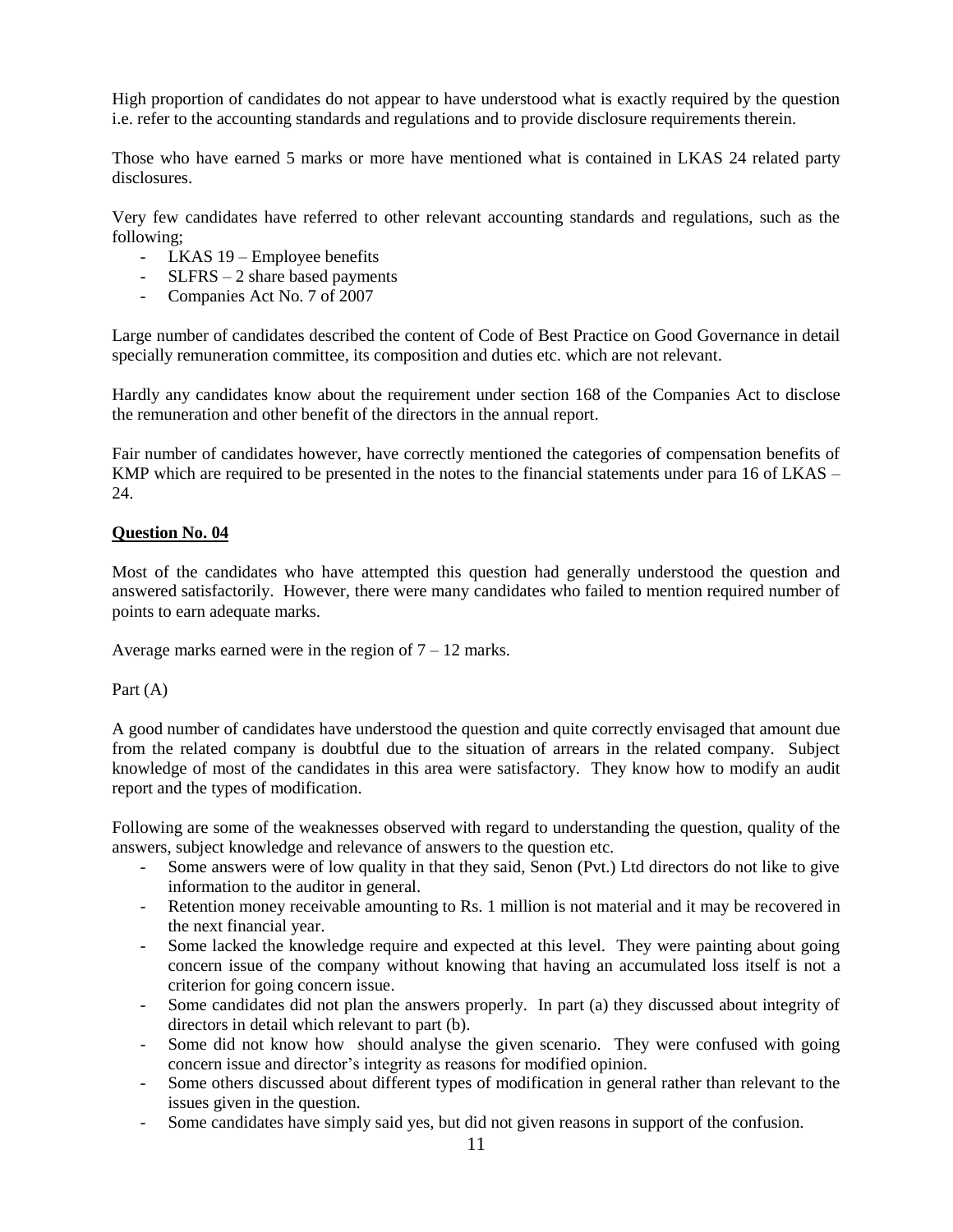- A good number of candidates failed to identify correctly the circumstances under which opinion should be qualified. For example, with regard to the balance receivable from a related party, they said it could not be verified due to non-operation of the company and non-availability of the financial statements for two years. Which result in scope limitation leading to a qualification under scope limitation.

Some have suggested to modify the report by adding on an emphasis of matter paragraph which displayed their lack of knowledge on the relevant SLAuS.

#### Part (b)

Although this part requires to comments on the conduct of directors and to explain why the integrity of the directors should be considered when deciding whether to continue as auditor, some candidates failed to make any comments.

They only concerned about the integrity aspect of the directors.

#### **Question No. 05**

Most of the candidates have understood the question wise and identified the issues in relation to the Code of Ethics. Majority of them have earned more than 50% of the marks allotted. The quality of answers seems to have improved remarkably with the open book format when compared to recent past examinations

Weaker candidates tended to score badly because of their answers which lacked details. Some candidates did not answer all the issues for they have not either understood or were ignorant.

Following points were omitted by them.

- Deliberately overstating the profit in order to pressure their business.
- Directors putting their own interest before that of the company.
- Directors are not acting in a way most likely to promote the success of the company for the benefit of its members as a whole.

Some candidates though identified ethical issues and the type of threat correctly they failed to say what safeguards that could be put in place to mitigate threat so they could not earned full marks.

Some candidates have explained Code of Ethics in general but not specific to the issues in the question.

Some candidates had misunderstood the question as matters relating to acceptance of new audit client while yet others discussed about enhancement of fees arising due to acceptance of multiple assignments without identifying any threats.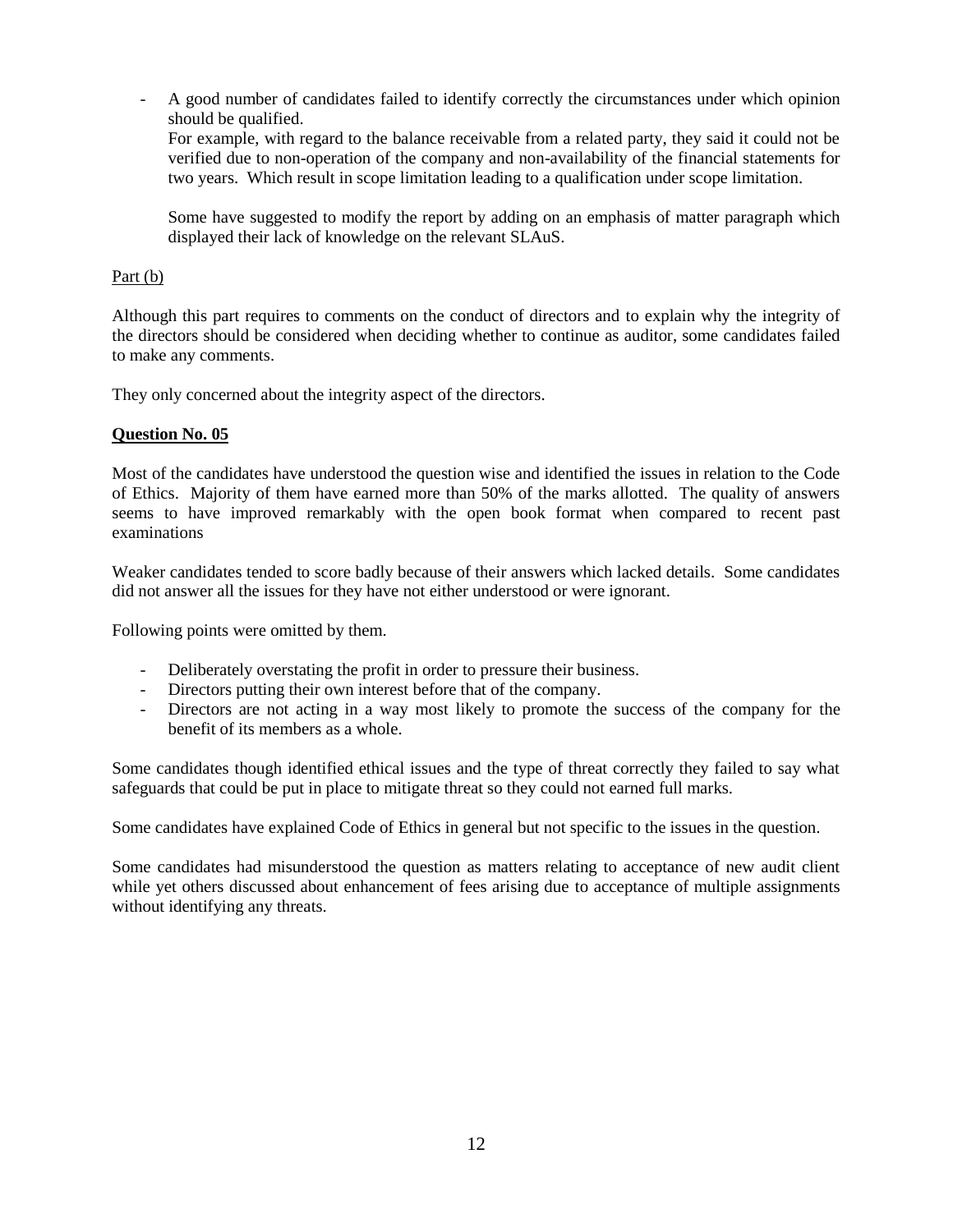

THE INSTITUTE OF **CHARTERED ACCOUNTANTS OF SRI LANKA** 

# **Strategic Financial Management – June 2013**

## **Question No. 01**

**1. What was good in answer? Understanding the question**  Candidates understood the question satisfactorily.

> **Position (quality) of the answer** All most every candidate answered part (a) well.

# **Answer relevant to the question**

Answers to part (a) were well beyond the expectations.

**Subject knowledge of the candidates** Candidates had good knowledge about the subject matter.

# **Planning (building) the answer**

Answers were well presented

#### **2. What was bad in answers? Understanding the question**

- (i) The paper has 5 questions with 20 marks each. The question one, had lot of background information. As a result, most of the candidates considered this as case study and analyzed in detail taking a lot of time.
- (ii) Candidates were confused over Paragraph number 2 in page 3. It stated "cash flows after acquisition would be Rs.  $37,500,000$  for year 1 and 2; Rs.  $41,000,000$  for year 3 Rs 43,500,000 ………"

Examiner meant this as year 1 & 2 Rs. 37,500,000 each and for year 3 Rs. 41,000,000. But some students considered this as Rs 37,500,000 for year 1, Rs 41,000,000 for year 2 & Rs. 43,500,000 for year 3.

# **Position (quality) of the answer**

- **Part (a)** Answers were beyond the examiner's expectation. All most every student analyzed the given information in detail and valued the company based on Intrinsic/ Economic value as well as book value. Some have considered EPS and valued based on PE as well.
- **Part (b)** (i) Students were unable to explain the importance of company specific characteristics, in relation to a highly levered transaction. Most candidates wrote about advantages and disadvantages of such a transaction.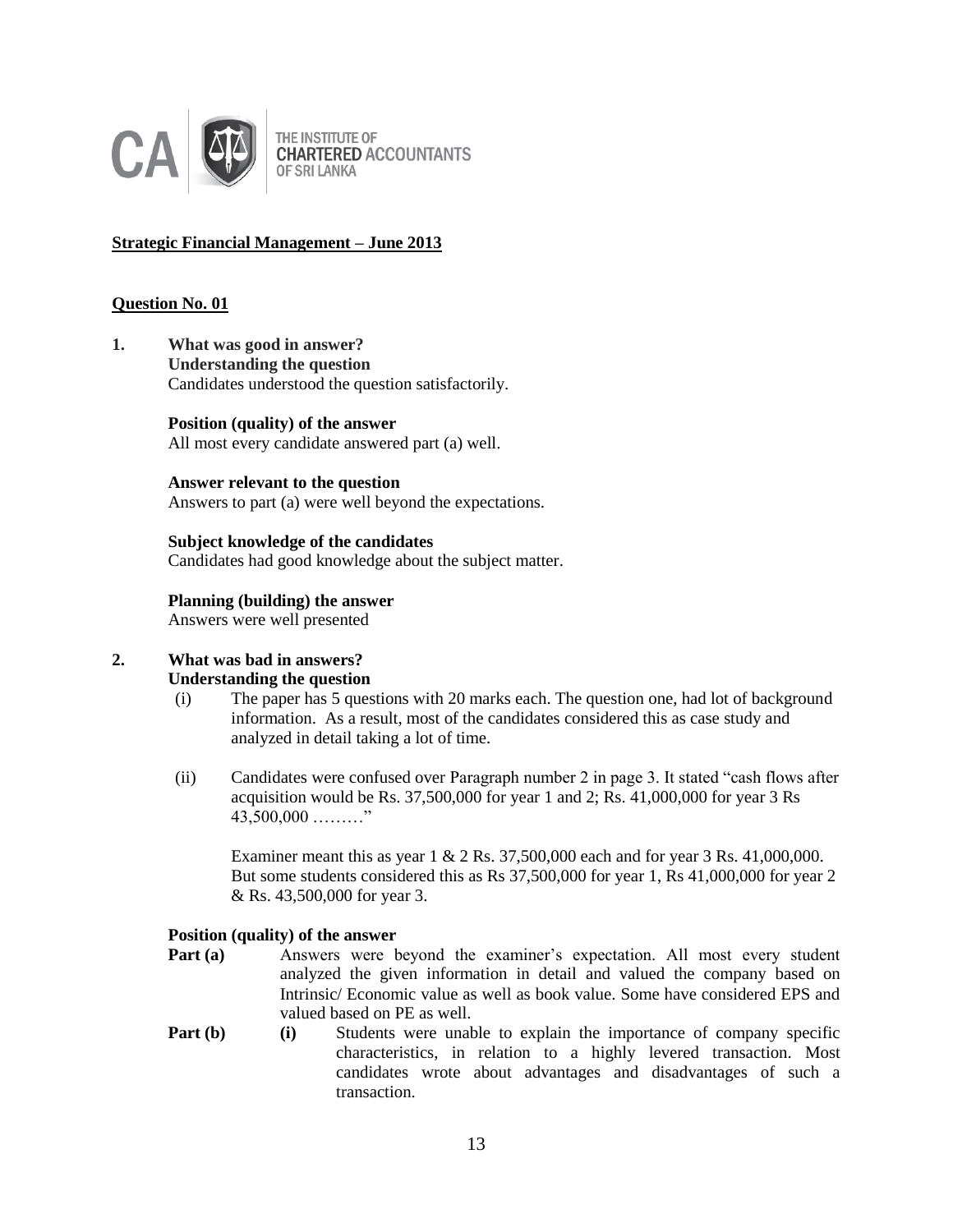- **(ii)** Unable to explain the pros and cons associated with the issue of convertible debentures to finance the acquisition price.
- **Part (c)** Only very few candidates calculated the share price after acquisition.
- **Part (d)** Only very few candidates used share price arrived in part (c) to calculate share swap ratio.
- **Part (e)** Most of the candidates considered the share price of Rs 45/- instead of Rs 42.50 to calculate post acquisition EPS.

#### **Answer relevant to the question**

- **Part (a)** Yes. Answers were relevant to the question
- **Part (b)** Most answers were irrelevant.
- **Part (c)** Only very few candidates calculated the share price after acquisition.

**Part (d) & (e)** Most of the answers were not relevant.

#### **Subject knowledge of the candidates**

Theoretical knowledge over company valuation seems to be good.

#### **Planning the answer**

Despite the question one carrying same marks as other questions (i.e. 20 marks each for five questions), candidates have spent a lot of time analyzing the background information.

#### *3.* **Common difficulties faced by the candidates**

Candidates seemed to be confused because of the length of the question and length of information.

#### **Possible areas where majority made mistakes**

- (i) Unable to identify the examiner's requirements
- (ii) Unable to identify earnings after amalgamation.

# **Question No.02**

# **1. What was good in answer?**

#### **Understanding the question**

Except part (c) candidates understood the question reasonably well. About 99% answered this question.

#### **Position (quality) of the answer**

- Part (a) was well answered by most of the candidates.
- Except part (i), all other parts of (b), were answered well.

#### **Answer relevant to the question**

Except part (b) (i) all other answers were relevant to the question

#### **Subject knowledge of the candidates** Good

**Planning (building) the answer**

Part (b) was well planed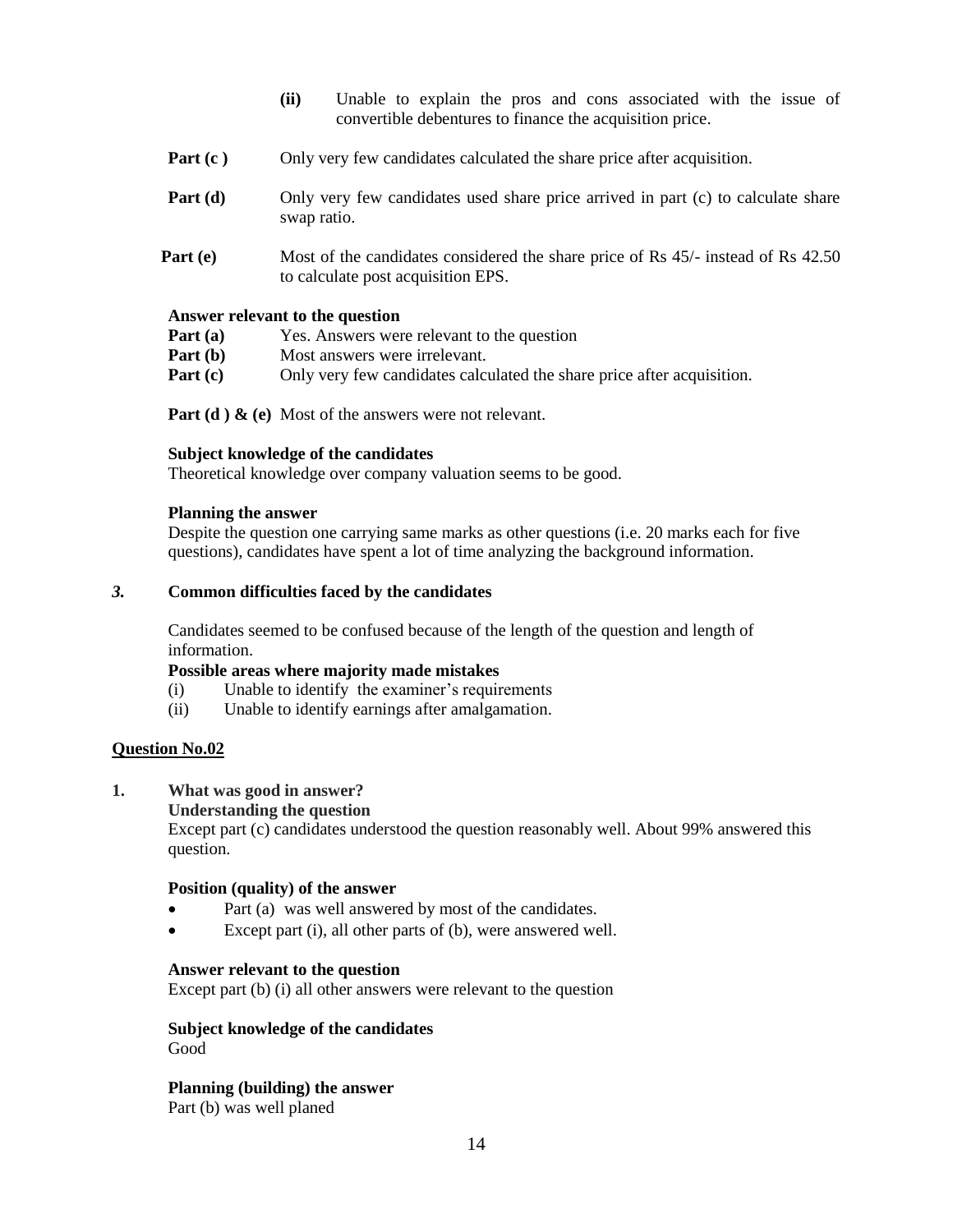# **2. What was bad in answers?**

## **Understanding the question**

Part (c) of the question was not understood by most of the candidates. Most of them wrote about the factors which affect the coupon rate of debentures rather than price of debentures**.**

## **Position (quality) of the answer**

Part (a) of the question has two sections. Some answered only  $1<sup>st</sup>$  section. Very few candidates correctly answered (i) of part (b)

#### **Answer relevant to the question**

Candidates were unable to distinguish number of debenture holders from the number of the debenture issued. Most considered pro-rata allocation of debentures as the answer. Answer to part (b) (v) included many irrelevant additional calculations

#### **Subject knowledge of the candidates**

Approximately 80% of candidates did not know how to calculate a price of a debenture. Most ignored semi annual interest payment. Part (iv) of (b)

#### **Planning the answer**

In part (a) many candidates explained in detail the effect of cutting interest rates but poorly explained the reasons to issue debentures rather than borrowing from bank. Some did not address immediate possible effects but addressed long term economical impact.

#### **3. Common difficulties faced by the candidates**

- i) Part (a) was not answered correctly.
- ii) In part (b) (i), candidates were unable to distinguish number of debenture holders from the number of debentures issued.
- iii) In part (b) (iv) large number of candidates failed to calculate a price of a debenture. Most ignored semi annual interest payment. Many failed to identify/calculate correct discounting factor.
- iv) In part (b) (vi), most were unable to calculate effective cost of borrowing that needs to be charged against income.
- v) Unable to show sufficient points for part (a) and part (c)

# **4. Possible areas where majority made mistakes**

- i) Very few candidates were able to identify the number of debenture holders.
- ii) Some did not know the number of weeks for a year. Some assumed this as 65.
- iii) Part (a) of the question required to discuss two aspects. Some noted only one part.
- iv) Misunderstood the part (a) of the question

#### **Question No. 03**

**1. What was good in answer? Understanding the question**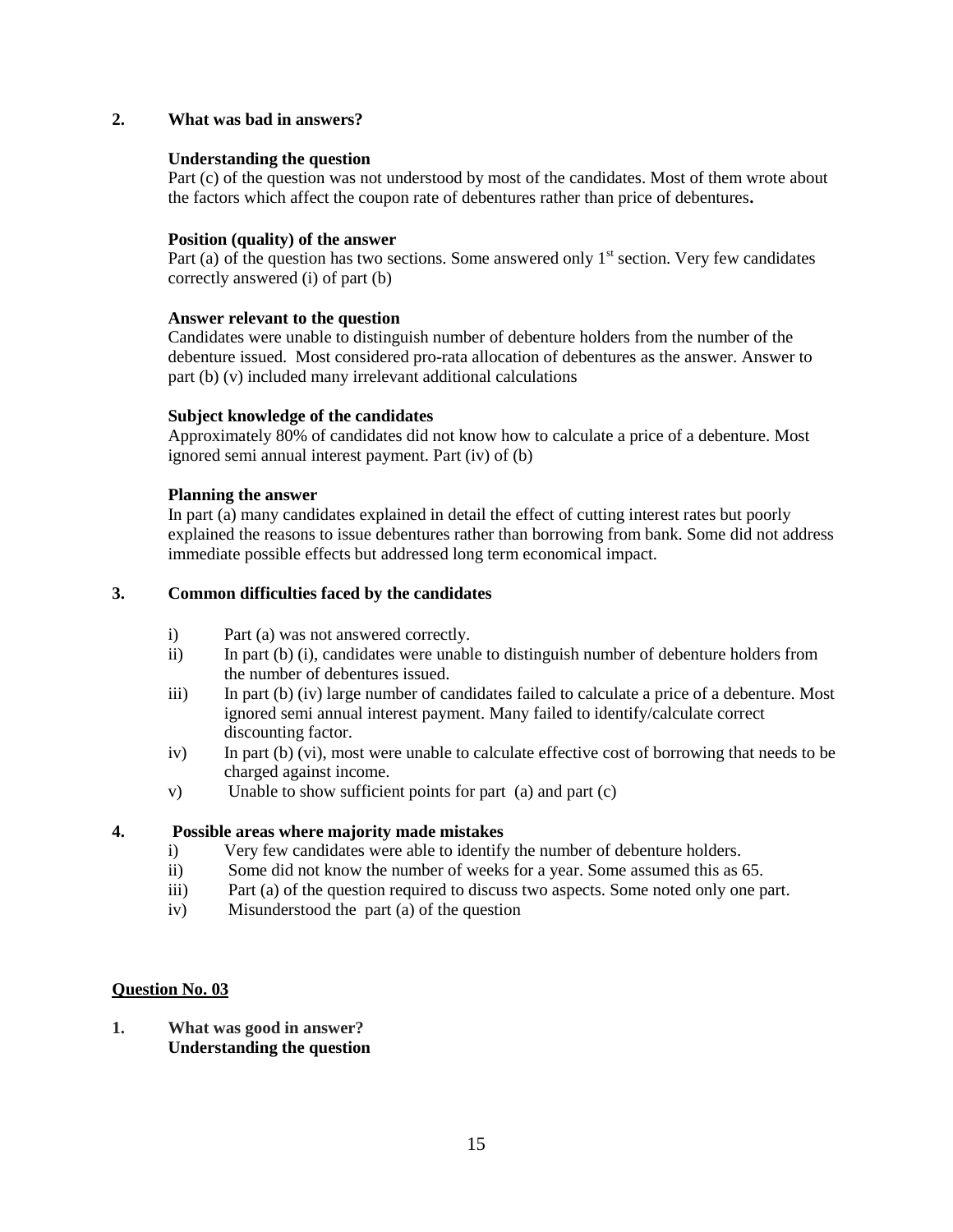The question is based on the theoretical area of new financial management concepts as well as numerical ability of the students. Most of the candidates showed a fair knowledge over the area tested.

#### **Position/ Quality of the answer**

About 98% of the candidates attempted the question and earned average 10 to 12 marks out of 20. Only few candidates earned less than 5 marks.

#### **Answer relevant to the question**

Overall performances of the candidates were satisfactory. Part (b)(i) was answered well.

#### **Subject knowledge of the candidates**

Majority showed sound knowledge in calculating  $MVA \& EVA$ . Some have applied various alternative methods as well.

#### **Planning (building) the answer**

Some candidates selected this question as their first question to attempt. The answers for part (a) and part (b) (i) are satisfactory.

# **2. What was bad in answers?**

#### **Understanding the question**

Most of the candidates were not able to answer the part (b) (ii) and (iii) appropriately and showed their inadequate knowledge about the area tested.

Part (b) (ii) Intellectual Capital concept and part (iii) were not properly answered. Instead they wrote lengthy notes about MVA and financial performance.

#### **Position/quality of the answer**

Most of the students showed an average knowledge about the subject area tested and earned only 10 to 12 marks out of 20 marks.

# **Part (a) Value Based Management**

About 50% of the candidates had a good understanding about the concept of Value Based Management and the role of the CFO in the changing world.

#### **Part (b) (i)**

Most of the candidates were able to calculate the MVA accurately. Most of the candidates were unable to point the effect of MVA and The EVA to the share price.

# **Part (b) (ii)**

About 50% of the candidates have not understood what Intellectual capital is.

# **Part (b) (iii)**

Most of the candidates were unable to describe the relationship between the EVA and the performance of the employees of the organization.

In overall all most all the candidates showed a fair knowledge about the subject tested.

#### **Answer relevant to the question**

Most of the candidates did not describe Intellectual capital accurately but illustrated the concepts of MVA and the financial performance of the company. Some candidates gave lengthy information irrelevant to the question which showed their inability to build up the answer with correct data.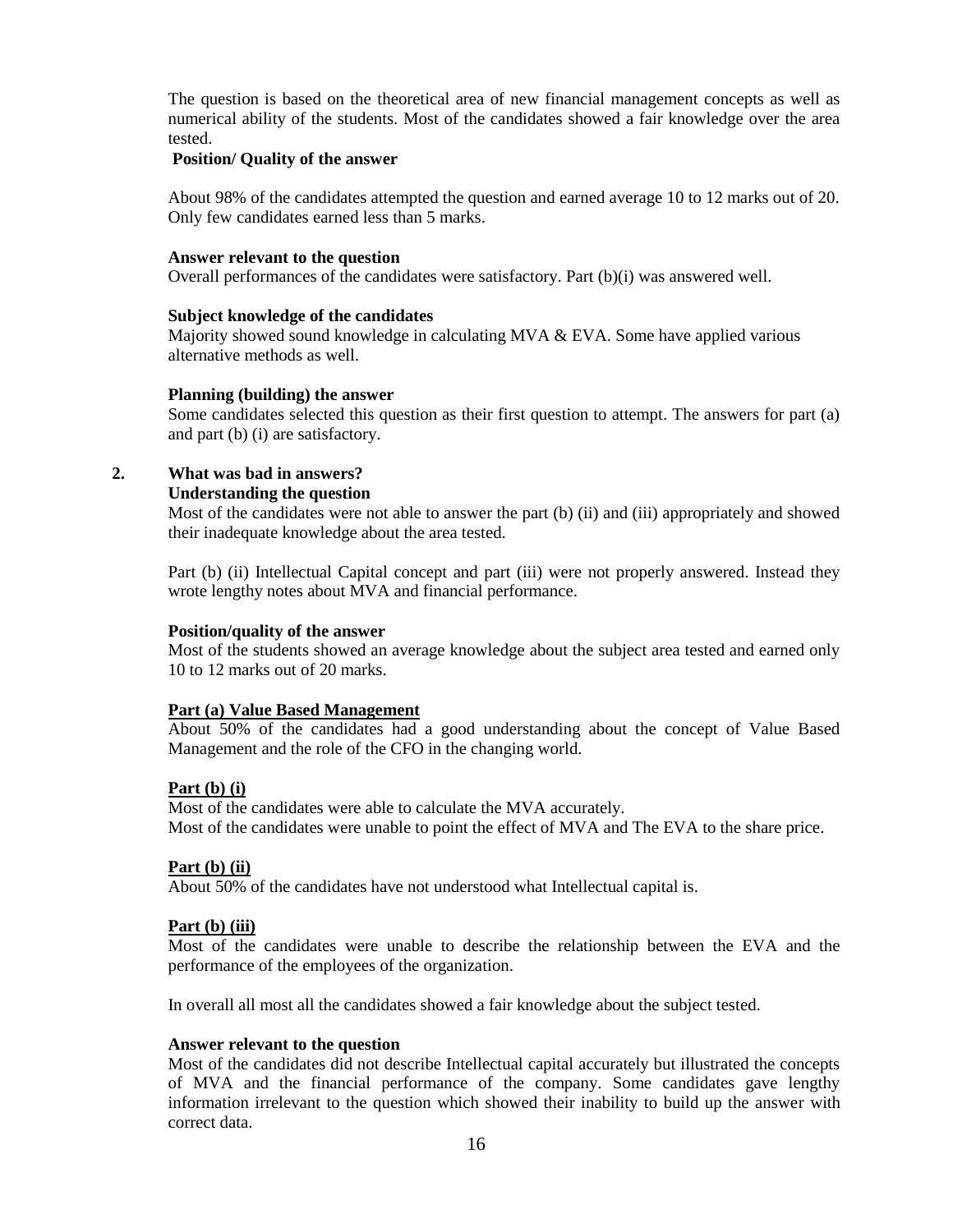# **Subject knowledge of the candidates**

Candidates subject knowledge over EVA calculation, Intellectual capital and EVA as a component of boosting employee performance of an organization seems to be inadequate. Some used wrong formulas to calculate MVA and EVA.

## **Planning the answer**

Some candidates did not appropriately interpret the concepts in the new business world and as a result wrote lengthy notes.

Eg: part (b)(iii) –Instead of explaining the relation of EVA on boosting the employee performance, some wrote notes about EVA only.

#### **3. Common difficulties faced by the candidates**

- Some were unable to calculate the WACC correctly. They have taken book value of equity instead of market value while some have calculated in both ways.
- Inadequate knowledge on the concepts such as intellectual capital, EVA, MVA and VBM etc.

#### **4. Possible areas where majority made mistakes**

- Mistakes were made due to the inadequate knowledge.
- Some candidates made mathematical mistakes in their calculations.

#### **Question No. 04**

**1. What was good in answer?**

#### **Understanding the question**

Almost all candidates attempted this question. Candidates understood the question reasonably well and answered accordingly.

#### **Position (quality) of the answer**

There were some good answers for part (a) and part (b) (i)

#### **Answer relevant to the question**

Some answers were relevant to the question

#### **Subject knowledge of the candidates**

Subject knowledge is satisfactory in relation to part (b) (i)

# **Planning (building) the answer**

Part (b) (i) was planned well

# **2. What was bad in answers?**

#### **Understanding the question**

Except very few, majority of the candidates did not understand the part (b) (ii) of the question.

# **Position (quality) of the answer**

Part (b) (ii) and part (c) did not answer properly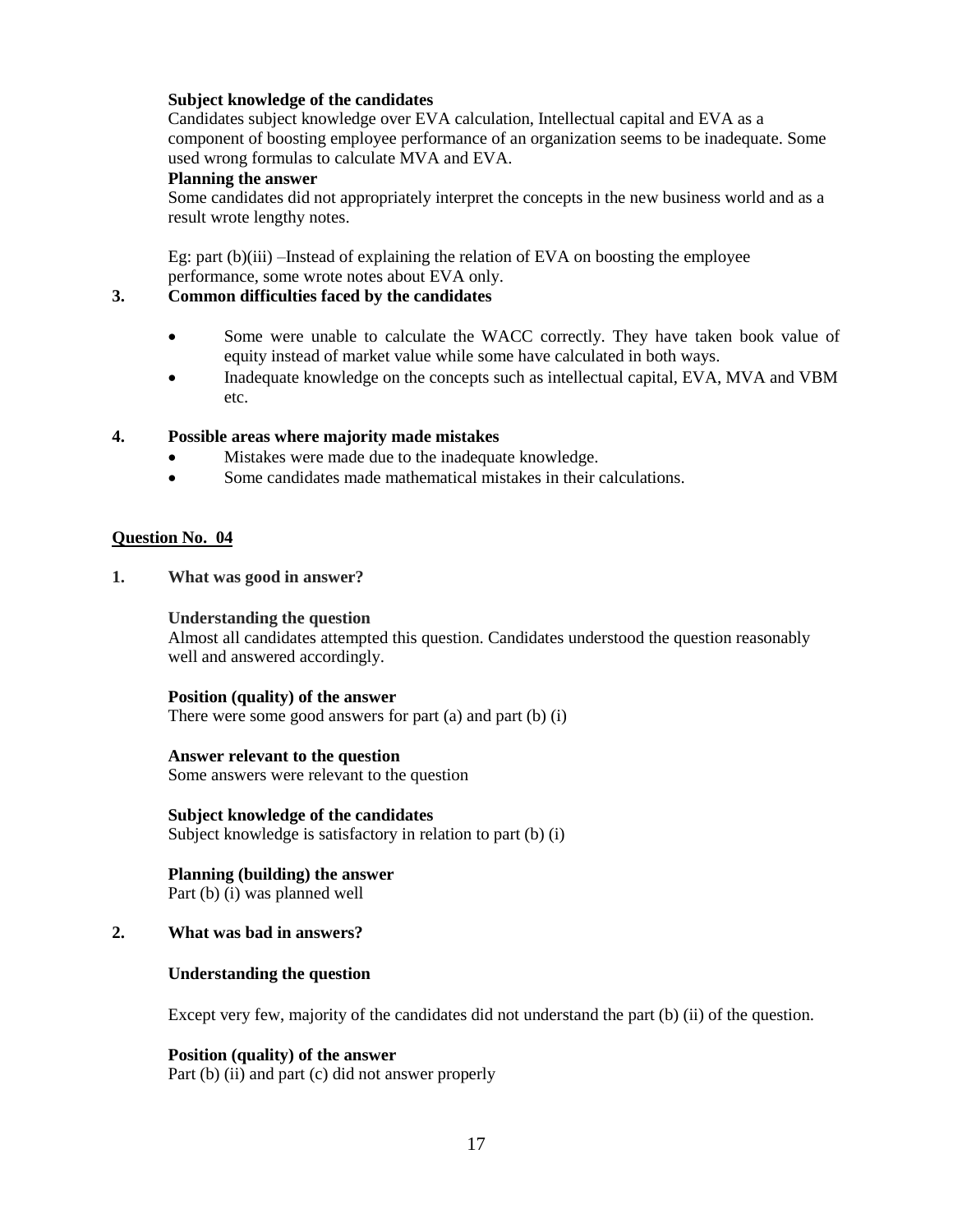## **Answer relevant to the question**

Majority of the answers were not relevant to the question.

#### **Subject knowledge of the candidates**

Subject knowledge is not up to the expected level.

#### **Planning the answer**

Very poor. Majority of the answers were not related to the question

## **3. Common difficulties faced by the candidates**

- a) Many candidates seemed to have run out of time, as they attempted the question as the  $4<sup>th</sup>$  or the  $5<sup>th</sup>$  question in order of their answer.
- b) Candidates demonstrated their unpreparedness to this type of a question.
- c) Lack of preparation. Answer to the  $(c)$  (ii) is in study pack. But majority were unable to answer.

#### **5. Possible areas where majority made mistakes**

- a) Many did not earn the full marks in explaining the importance of Asset Allocation and Capital Rationing.
- b) Around 5% of the candidates ranked the investments using NPV, instead of PI.
- c) Many candidates misunderstood (b) (ii) part as the ways to increase the fund availability, and gave solutions such as share issues, sale of assets, bank loans etc.
- d) The candidates have not developed the objective function to maximize the NPV of the projects.
- e) At least 80% of the candidates could not earn the full marks in explaining the limitations of LP model.
- f) Many candidates mentioned that LP does not consider the time value of money, which was wrong.
- g) Some did not understand the year 2013 as year 0,for discounting purpose.

# **Question No. 05**

# **1. What was good in answer?**

#### **Understanding the question**

Candidates understood the question generally well except part (d) (ii) which they did not attempt.

#### **Position (quality) of the answer**

There were some good answers for part (a) and part (b) (i)

#### **Answer relevant to the question**

Most of the candidates who understood the question gave relevant answers.

#### **Subject knowledge of the candidates** Fairly good

**Planning (building) the answer** Satisfactory

# **2. What was bad in answer?**

#### **Understanding the question**

The majority candidates did not understand the part (d) (ii) of the question.